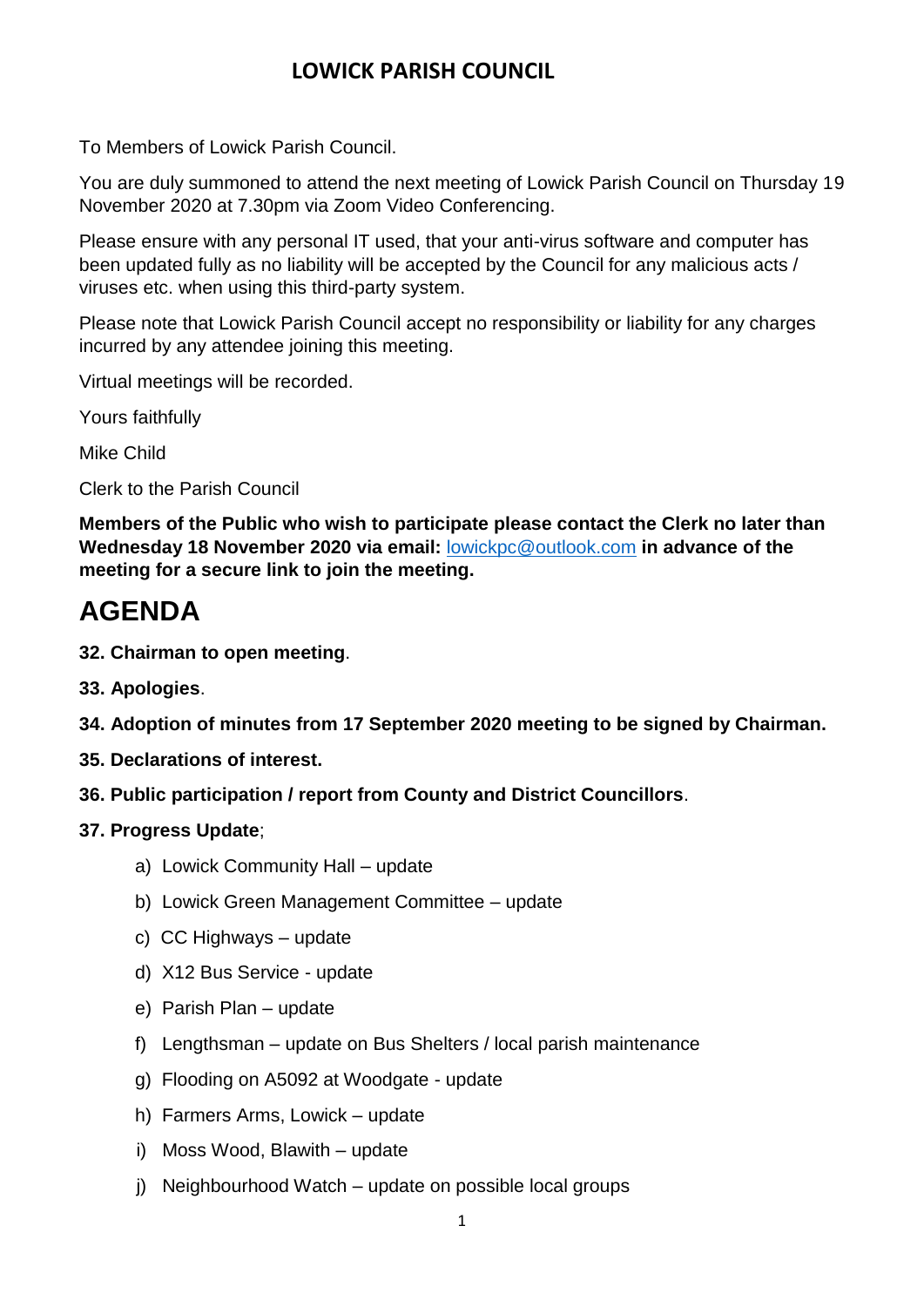### **LOWICK PARISH COUNCIL**

#### **38. Planning Applications**, as circulated prior to meeting

#### **PN/2020/0049**

#### **Hawkswell Farm, Broughton Beck, Ulverston, LA12 7PP**

Roof and walls to midden.

#### **7/2020/5597**

#### **Bracken Barn, Lowick LA12 8EB**

Erect study / sunroom extension to north west elevation.

PC asked for comments and had no objections.

#### **7/2020/5692**

#### **School House, Lowick Green, Ulverston, LA12 8EB**

Provision of ancillary buildings, engineering works, access track and hardstanding for business use.

#### **39. Correspondence**

a) Lowick Beacon.

Concerns raised by members of the public on motorbikes churning up paths and fellside.

b) Parishioner asked for trees to be cut back on A5092, opposite Green Garth, Lowick.

#### **40. Finance and Clerk's report**

a) Barclays Bank (update required from Chairman)

#### b) **Outstanding invoices to be paid;**

| 1) CALC Clerk's Training Course       | £40.00  |
|---------------------------------------|---------|
| 2) Archie Workman, Bus Stops & Drains | £197.42 |
| 3) Zoom Subscription (2 months)       | £28.78  |
| 4) Black Printer Cartridge            | £24.20  |
| 5) Poppy Appeal                       | £17.00  |